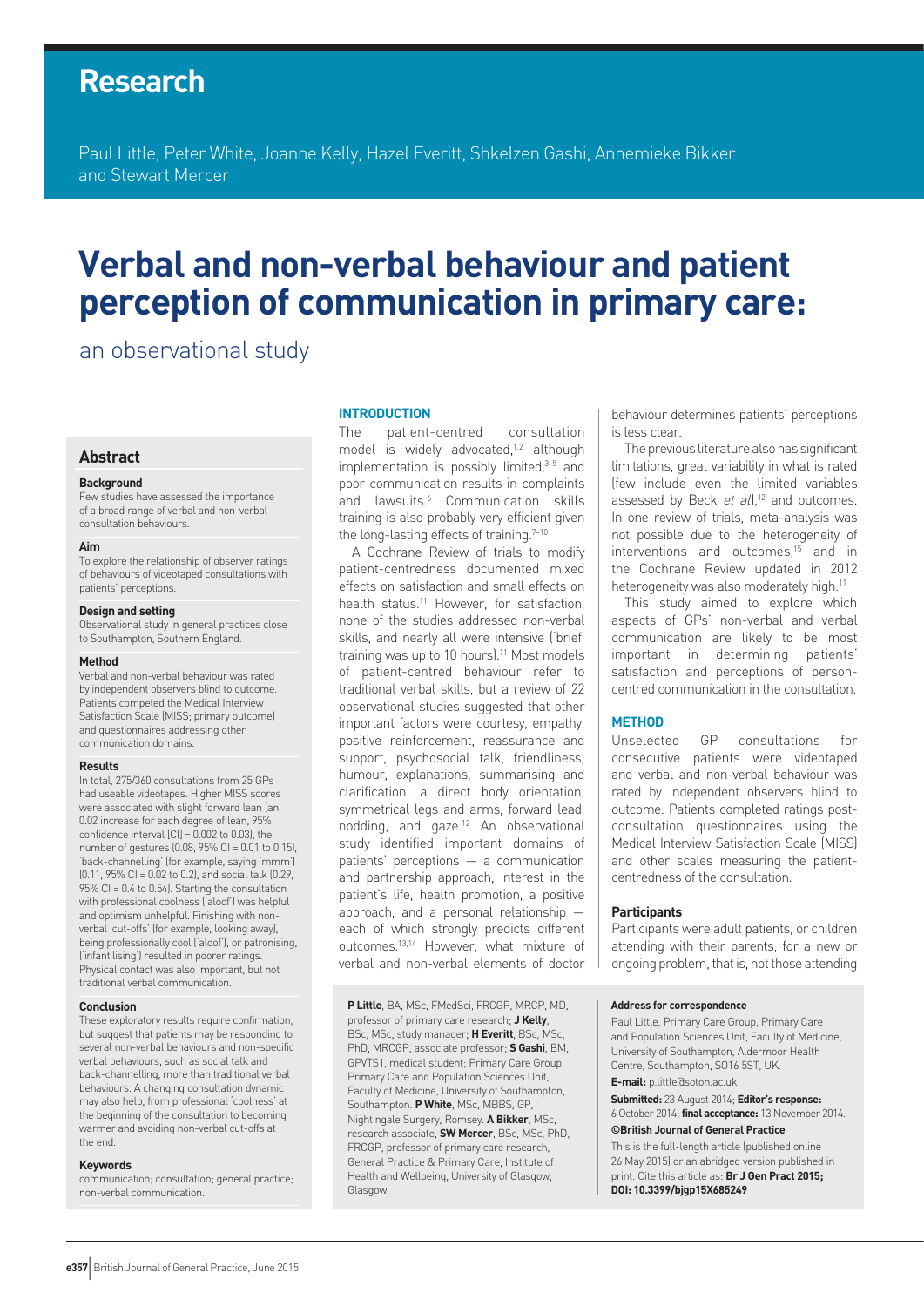## **How this fits in**

Communication is central to every consultation and although a range of key elements have been advocated, few previous studies have assessed the impact of a wide range of verbal and non-verbal behaviours. This study suggests that clinicians may need to pay at least as much attention to non-verbal behaviours and non-specific verbal behaviours, such as social talk and back-channelling, as traditional verbal behaviours. They should avoid optimism but maintain professional 'coolness' at the beginning of the consultation, and end the consultation with warmth, avoiding non-verbal cut-offs.

simply for a repeat prescription. There were no exclusions apart from the inability to consent or complete questionnaires; for example, those experiencing severe distress, dementia, very severe depression, or who were very severely unwell.

## **Recruitment**

Consecutive patients were recruited by 25 GPs in general practices close to Southampton in Southern England. The GPs in turn were recruited by the local postgraduate coordinator close to the Southampton postgraduate centre. GPs were asked to recruit up to 15 consecutive patients each.

### **Rating of videotapes**

Doctors were videotaped with the video camera pointed towards the doctor. Prior findings demonstrated that short consultation 'slices' correlate well to total ratings; this was confirmed for most items, but where poor correlations were observed (for example, for Roter items — Roter Interaction Analysis System — such as social talk), the whole consultation was used. Thus, unless specified, the first and last minutes of the consultation were rated. The middle of the consultation was not chosen to avoid examinations performed away from the camera. Ratings were blind to the questionnaire responses by a research assistant or member of the research team, using a battery of assessments. Particular assessments were chosen based on previous significant findings. Further details of rating of videotapes and descriptive data for key variables are available from the authors.

## **Patient questionnaires**

A similar methodology was used to the

previous study:14 a post-consultation questionnaire explored the patient's perception of communication. Questionnaires were completed by participants with help from parents as appropriate, particularly for very young children, either immediately after the consultation or, more commonly, at home and then posted back.

Primary outcome. The Medical Interview Satisfaction Scale (MISS)<sup>16</sup> was chosen since its domains predominantly reflect communication and the doctor– patient relationship (distress–relief; communication–comfort; rapport; and compliance–intent). Patients agree or disagree on a 7-point Likert scale (very strongly agree to very strongly disagree) with items about how they rated the consultation.

Secondary outcomes. Similar 7-point Likert scales were also completed for several domains of patients' perceptions of communication previously validated:14

- communication and partnership;
- a 'personal' relationship;
- health promotion;
- a 'positive' approach being definite about the problem and when it would settle; and
- interest in the effect on life.

The questionnaire also contained sociodemographic details, the short state anxiety questionnaire,<sup>17</sup> the Whitley Index, the number of medical problems, current medication, enablement,18 symptom burden (Measure Yourself Medical Outcome Profile),19 whether seeing their usual doctor, the complaint (based on British National Formulary chapters), and whether or not this was ongoing.

## **Sample size**

The sample size was calculated using an  $\alpha$  of 0.01 and  $\beta$  of 0.2 using the NQuery sample size programme version 3. It was estimated that to detect a correlation of 0.25 between patient perception of communication and verbal or non-verbal communication rated in the consultation required 183 patients, or 229 allowing for 20% incomplete outcomes. Therefore 0.25 was chosen to allow for some margin of error: a correlation of 0.29 was observed between verbal behaviour and satisfaction in a similar previous UK study.20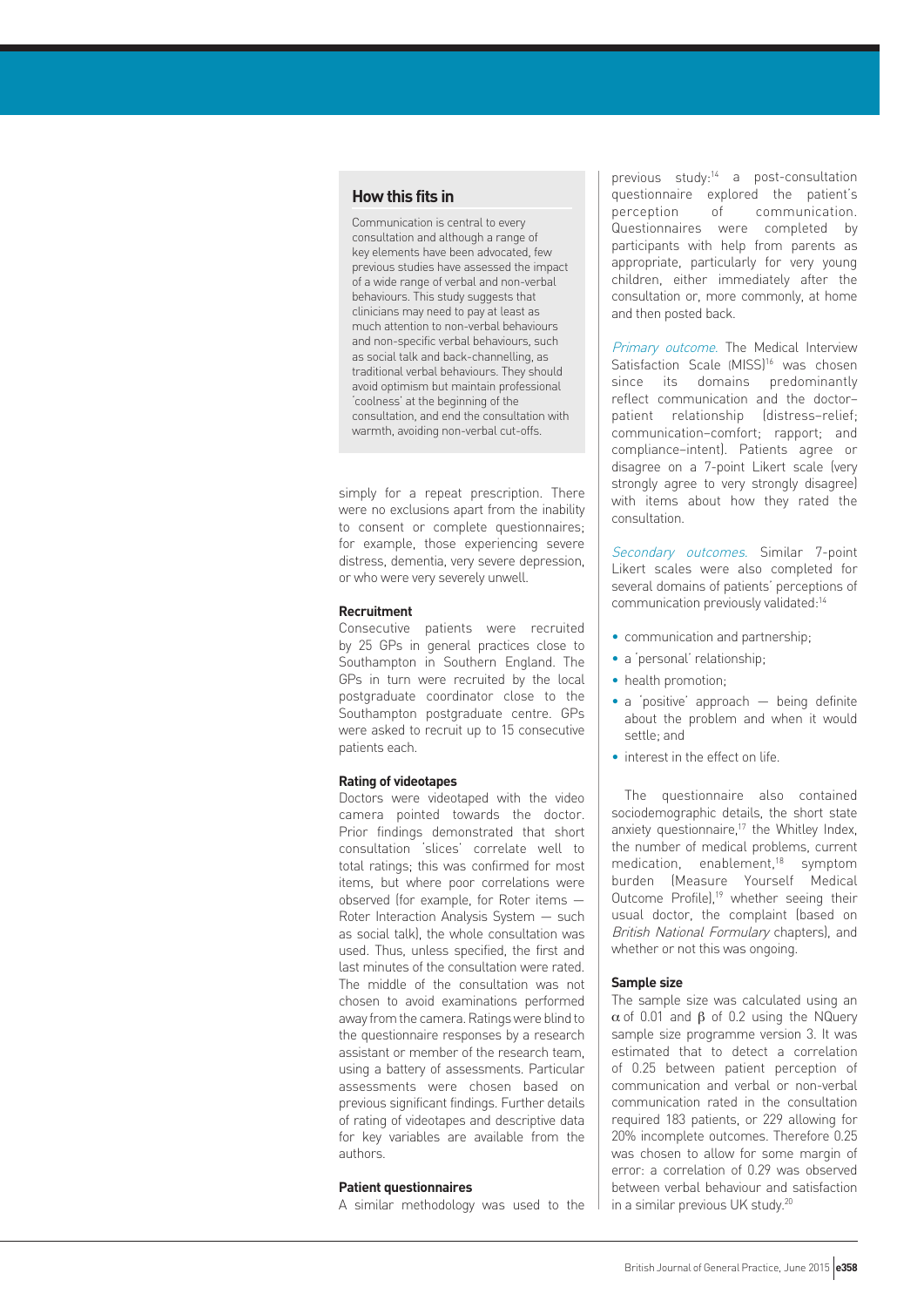## **Table 1. Variables (scored from videotapes) significantly associated with the mean item score of the MISS questionnaire (rated by patients after the consultation; each item scored 1–7)**

| Predictor variables <sup>a</sup>                                | Univariate beta<br>coefficient <sup>b</sup><br>$(95%$ CI) | P-value | <b>Multivariate</b><br>beta coefficient<br>(95% CI) | P-value |
|-----------------------------------------------------------------|-----------------------------------------------------------|---------|-----------------------------------------------------|---------|
| Non-verbal                                                      |                                                           |         |                                                     |         |
| Number of gestures<br>(beginning consultation)                  | 0.11<br>[0.02 to 0.19]                                    | 0.018   | 0.08<br>[0.001 to 0.15]                             | 0.046   |
| Degrees of lean towards the<br>patient (beginning consultation) | 0.014<br>$[-0.001$ to $0.029]$                            | 0.067   | 0.018<br>[0.002 to 0.03]                            | 0.025   |
| Verbal                                                          |                                                           |         |                                                     |         |
| Back-channel prompts<br>(beginning consultation)                | 0.10<br>$[-0.02 \text{ to } 0.23]$                        | 0.100   | 0.11<br>$[0.02 \text{ to } 0.2]$                    | 0.020   |
| Infantilising (end consultation)                                | $-0.39$<br>$[-0.67 \text{ to } -0.11]$                    | 0.009   | $-0.31$<br>$[-0.86 \text{ to } 0.25]$               | 0.044   |
| Social talk occurred during<br>whole consultation               | 0.20<br>$[-0.04 \text{ to } 0.44]$                        | 0.092   | 0.29<br>$[0.4 \text{ to } 0.54]$                    | 0.026   |

<sup>a</sup>Unless specified, predictor variables were those rated at the beginning of the consultation. <sup>b</sup>Univariate analysis  $(n = 243)$  controlled for clustering by doctor. Multivariate analysis  $(n = 191)$  controlled for clustering by doctor, deprivation, type of problem, marital status, attitude to doctors, time on the history, and for all significant predictors listed. In this and subsequent tables the estimate of the beta coefficients from the model are quoted; the interpretation of these, taking the first line as the example are that for each gesture used the mean item score for satisfaction increases by 0.11 in univariate analysis and 0.08 in multivariate analysis. MISS = Medical Interview Satisfaction Scale.

## **Analysis**

The data were analysed using SPSS (for data manipulation) and Stata (for modelling) statistical software for Windows™ using multiple linear regression, controlling for clustering by GP (Stata version 12; SPSS version 21). The linearity of associations was checked graphically and using ordered categorical variables. The dependent

## **Table 2. Variables associated with patient rating of a communication and partnership approach**

| Predictor variables <sup>a</sup> | <b>Univariate</b>           | P-value     | <b>Multivariate</b>         | P-value |
|----------------------------------|-----------------------------|-------------|-----------------------------|---------|
| Non-verbal                       |                             |             |                             |         |
| Number of gestures               | 0.09                        | 0.030       | 0.09                        | 0.009   |
| (beginning consultation)         | [0.01 to 0.17]              |             | $[0.03 \text{ to } 0.16]$   |         |
| Physical contact occurred        | 0.90                        | 0.021       | 1.59                        | 0.022   |
| during whole consultation        | $[0.15 \text{ to } 1.65]$   |             | [0.25 to 2.93]              |         |
| Non-verbal cut-off occurred      | $-192$                      | $<$ 0 0 0 1 | $-1.82$                     | 0.002   |
| lend consultation)               | $[-2.64 \text{ to } -1.20]$ |             | $[-2.91 \text{ to } -0.72]$ |         |
| Verhal                           |                             |             |                             |         |
| Psychosocial talk occurred       | 0.10                        | 0.100       | $-0.20$                     | 0.040   |
| in the whole consultation        | (-0.02 to 0.23)             |             | $[-0.39 \text{ to } -0.01]$ |         |
| Social talk occurred during      | 0.24                        | 0.059       | 043                         | 0.006   |
| whole consultation               | $[-0.01 \text{ to } 0.49]$  |             | $[0.14 \text{ to } 0.73]$   |         |

Univariate (n = 239) controlling for clustering by doctor. Multivariate (n = 214) controlling for clustering by doctor, deprivation, type of problem, attitude to doctors, and for all significant predictors listed.

variables were the patients' rating of the consultations and the independent variables were ratings of the physician's behaviour (both verbal and non-verbal), as well as the rest of the data from the questionnaires.

Variables were selected manually by forward selection (to limit the development of spurious findings from automated procedures), and variables retained if there was limited inflation of standard errors, and if they were found to be significant  $[P<0.05]$ in multivariate analysis. All variables were then also checked manually in the final model, to ensure no variables that could be important had been overlooked (and which could have been spuriously thrown out by an automated procedure). Missing values were not imputed.

## **RESULTS**

Patients were recruited from February until April each year from 2006 until 2010 by 25 GPs: 9/25 (36%) female; 6/25 (24%) not partners; and 5/25 (20%) working in deprived inner city areas.

Most patients could not be approached because of insufficient time to consent prior to the consultation. Of those who were approached, most agreed to participate (60%), with the remainder either not having the time or inclination to participate (35%), or because of the sensitive nature of the consultation (5%).

Of the 360 patients who initially agreed, 275 useable videotapes could be rated, and of these, 251/275 (91%) have useable questionnaire data, that is, a MISS questionnaire could be calculated.

The mean age of the index patients was 48 years, 138/215 (64%) were female, 145/223 (65%) were married, 13/197 (7%) were in receipt of sickness or disability benefit, 111/228 (49%) were in paid work, and had on average been to the doctor five times in the previous 12 months.

Patients rated both satisfaction and communication in the consultation highly: the mean item score for MISS on a 1–7 scale was 5.6 (standard deviation [SD] = 0.8), for the communication and partnership scale 5.5  $(SD = 0.8)$ , the personal relationship scale  $5.1$  (SD = 1.3), and the interest in life scale 5.2 (SD = 1.2).

Table 1 shows the results for the MISS questionnaire. Patients' rating of satisfaction (mean item score on the MISS questionnaire, scaled 1–7) increased with slight lean towards the patient, the number of gestures, and 'back-channel prompts' (such as saying 'mmm', 'ah ha', and so on), at the beginning. Social talk at some point in the consultation was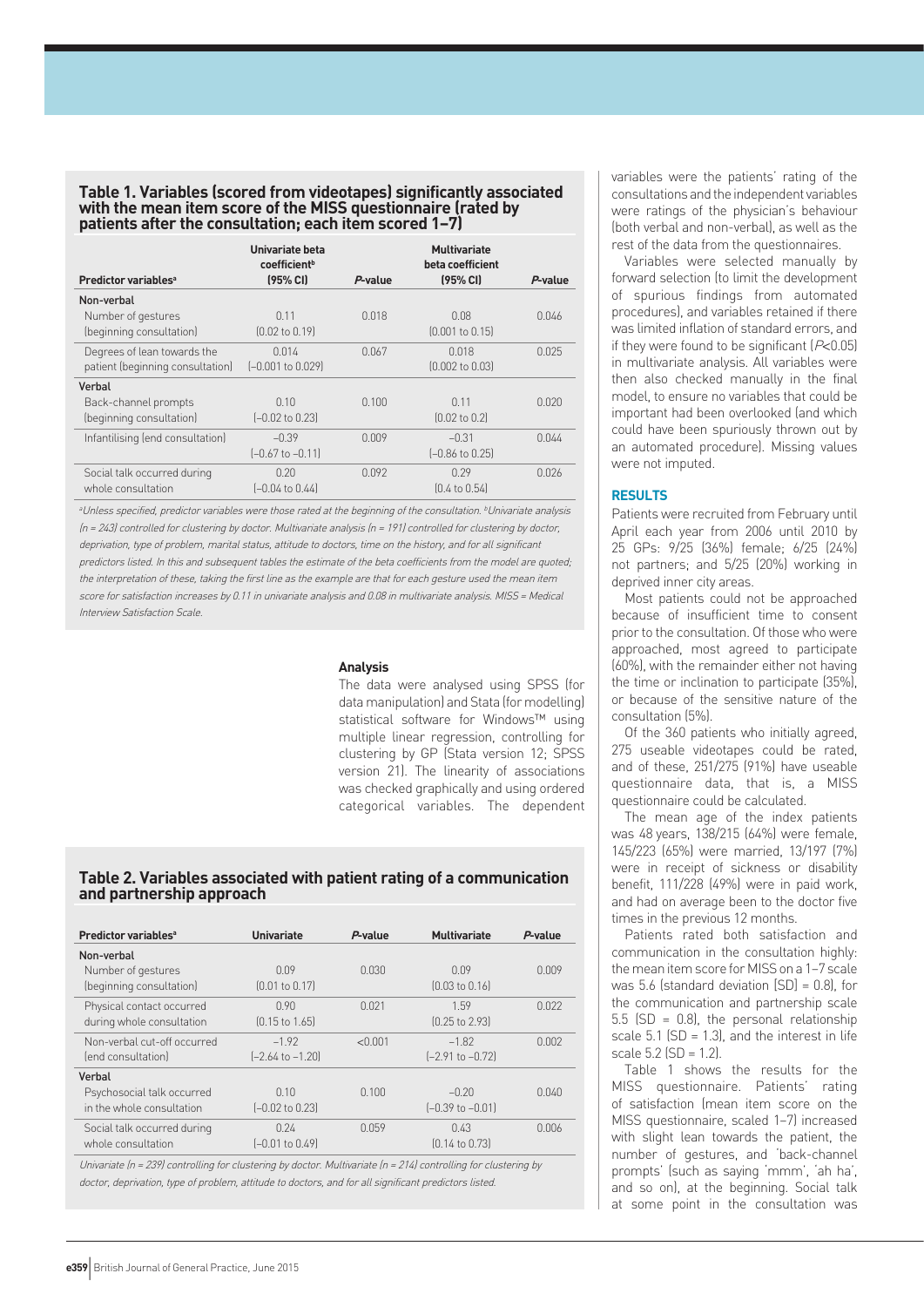## **Table 3. Variables associated with patient rating of a personal relationship**

| <b>Predictor variables</b>        | <b>Univariate</b>           | $P$ -value | <b>Multivariate</b>         | $P$ -value |
|-----------------------------------|-----------------------------|------------|-----------------------------|------------|
| Non-verbal                        |                             |            |                             |            |
| Non-verbal cut-off occurred       | $-3.25$                     | 0.001      | $-3.02$                     | 0.002      |
| lend consultation                 | $[-5.08 \text{ to } -1.42]$ |            | $[-4.77$ to $-1.27]$        |            |
| Verbal                            |                             |            |                             |            |
| Social talk occurred during       | 040                         | 0.115      | 049                         | 0.006      |
| whole consultation                | $[-0.11 \text{ to } 0.91]$  |            | $[0.16 \text{ to } 0.83]$   |            |
| Evidence that patient history not | $-1.26$                     | < 0.001    | $-0.70$                     | 0.012      |
| known during whole consultation   | $[-1.78 \text{ to } -0.73]$ |            | $[-1.23 \text{ to } -0.17]$ |            |
| Overall impression                |                             |            |                             |            |
| Optimistic (beginning             | $-0.02$                     | 0.809      | $-0.17$                     | 0.003      |
| consultation                      | $[-0.17 \text{ to } 0.14]$  |            | $[-0.27$ to $-0.06]$        |            |
| Aloof lend consultation           | $-0.40$                     | 0.001      | $-0.23$                     | 0.05       |
|                                   | $[-0.62 \text{ to } -0.19]$ |            | $[-0.46 \text{ to } 0.00]$  |            |
| Dominant lend consultation        | $-0.05$                     | 0.267      | $-0.14$                     | < 0.001    |
|                                   | $[-0.15 \text{ to } 0.04]$  |            | $[-0.20 \text{ to } -0.07]$ |            |

Univariate (n = 242) controlling for clustering by doctor. Multivariate (n = 213) controlling for clustering by doctor, type of problem, attitude to doctors, time on history, and for all significant predictors listed.

> associated with increased satisfaction, and infantilising (being patronising) at the end of the consultation was associated with a negative impact.

> Tables 2–4 document the associations for the key communication domains. Information on the perception of health promotion, a positive approach, and enablement domains are shown in Appendices 1–3. Variables with estimates

## **Table 4. Variables associated with patient rating of perceived interest of the doctor in their life**

| <b>Predictor variables</b>          | <b>Univariate</b>           | $P$ -value | <b>Multivariate</b>         | P-value |
|-------------------------------------|-----------------------------|------------|-----------------------------|---------|
| Non-verbal                          |                             |            |                             |         |
| Non-verbal cut-off occurred         | $-1.69$                     | 0.001      | $-2.42$                     | 0.030   |
| (end consultation)                  | $[-2.62 \text{ to } -0.76]$ |            | $[-4.60 \text{ to } -0.25]$ |         |
| Verbal                              |                             |            |                             |         |
| Joke or laugh during the            | 0.37                        | 0.047      | 040                         | 0.027   |
| whole consultation                  | $(0.01 \text{ to } 0.74)$   |            | $[0.05 \text{ to } 0.76]$   |         |
| Overall impression                  |                             |            |                             |         |
| Supportive (beginning consultation) | 0.07                        | 0.451      | 0.29                        | < 0.001 |
|                                     | $[-0.11$ to $0.24]$         |            | $[0.17 \text{ to } 0.41]$   |         |
| Optimistic (beginning consultation) | $-0.04$                     | 0.565      | $-0.17$                     | 0.002   |
|                                     | $[-0.16 \text{ to } 0.09]$  |            | $[-0.27$ to $-0.06]$        |         |
| Aloof (end consultation)            | $-0.14$                     | 0.040      | $-0.30$                     | 0.041   |
|                                     | $[-0.28 \text{ to } -0.01]$ |            | $[-0.59 \text{ to } -0.01]$ |         |
| Aloof (beginning                    | 0.17                        | < 0.001    | 0.33                        | < 0.001 |
| consultation                        | $[0.09 \text{ to } 0.26]$   |            | $[0.22$ to $0.44]$          |         |
| Infantilising                       | $-0.57$                     | 0.046      | $-0.61$                     | 0.020   |
| lend consultation)                  | $[-1.12 \text{ to } -0.01]$ |            | $[-1.12 \text{ to } -0.10]$ |         |

Univariate (n = 216) controlling for clustering by doctor. Multivariate (n = 211) controlling for clustering by doctor, type of problem, and for all significant predictors listed.

that were either significant in both univariate analysis and multivariate analysis, or significant in multivariate analysis but a consistent direction in both univariate and multivariate analysis, are highlighted in Table 5. The pattern of findings in Table 5 suggest being aloof, dominant, or infantilising at the end of the consultation, or using non-verbal cutoffs were associated with several domains of negative perceptions of communication by patients. The negative effect of being aloof or infantilising at the end of the consultation must be put in the context that for only a minority of consultations was there a negative rating: 23/268 (9%), and 32/268 (12%), respectively. Being physically engaged (using gestures or appropriate touch) and socially engaged (social talk) had positive effects. At the beginning of the consultation being supportive was helpful, but optimism was not. Conversely, being professionally aloof at the beginning of the consultation was helpful; suggesting a cool but supportive listening approach, without injecting artificial optimism at too early a stage, could be optimal.

## **DISCUSSION**

## **Summary**

This exploratory study is one of the largest to assess a range of verbal and non-verbal behaviours. It suggests that several non-verbal behaviours and nonspecific verbal behaviours, such as social talk and back-channelling, may impact more than traditional verbal behaviours. It also proposes that a changing consultation dynamic may be important — from being professionally supportive but 'cooler' at the beginning to being warmer and avoiding non-verbal cut-offs at the end.

## **Strengths and limitations**

This was one of the largest studies to assess a very broad range of verbal and non-verbal behaviours in primary care.

The main potential limitations of this study are confounding and type I errors. Type I error is less likely for variables that had multiple associations, and more likely for variables only associated with one outcome and only in multivariate analysis (for example, the rate of speech) or with mixed effects (for example, lean towards the patient and being definite about the nature of the problem). Confounding was controlled as necessary for age, sex of the doctor, type of problem, being in receipt of sickness and unemployment benefit, whether the patient was seeing their usual doctor, and attitudes to doctors.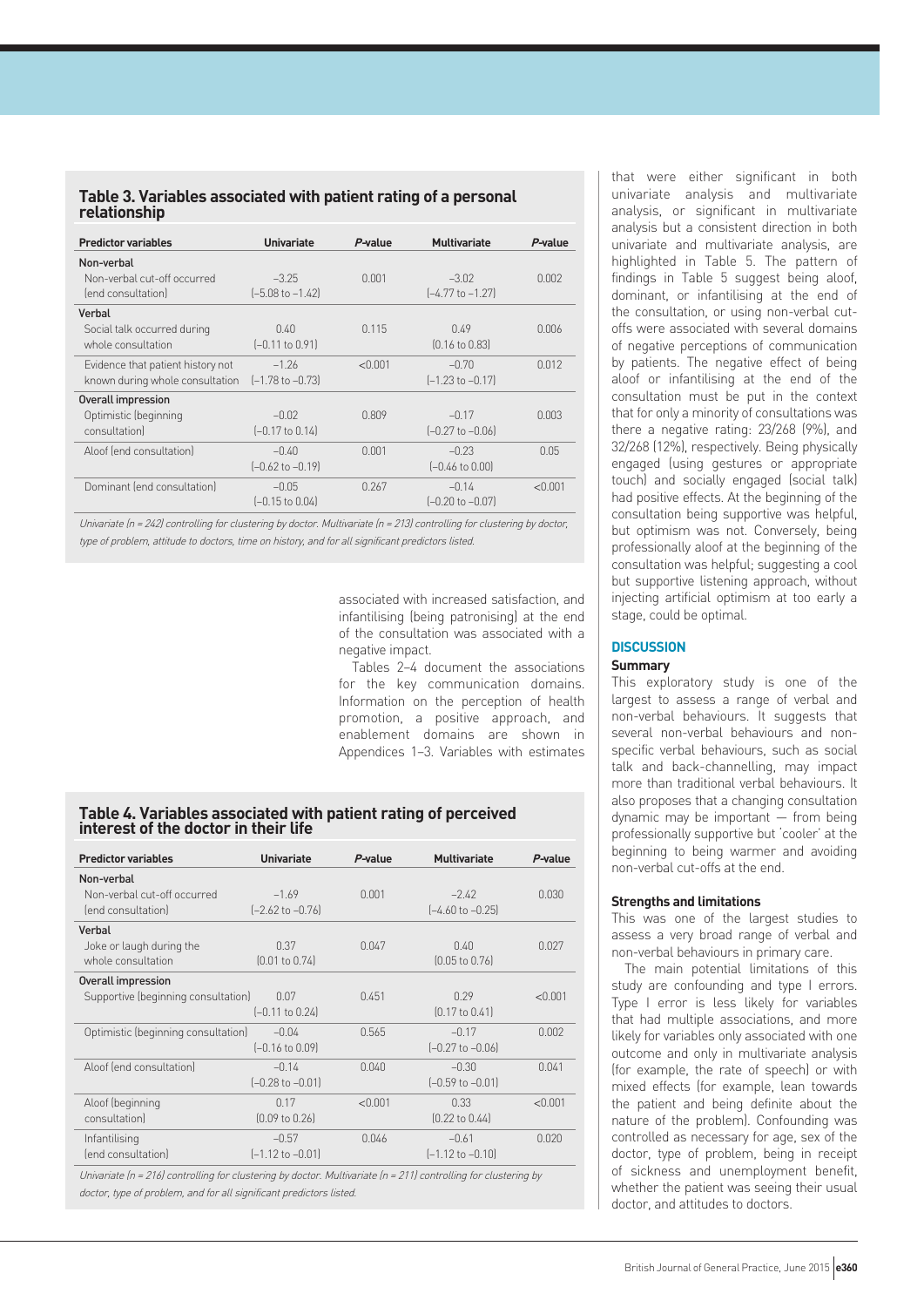## **Table 5. Summary of significant positive (beneficial outcome) and negative (adverse outcome) associations of key variables and whether the variable rating refers to the beginning, end, or whole consultation**

|                                       | <b>Satisfaction</b>   | <b>Personal</b>                                                                                                 |                                                                                       | <b>Health</b>                 | <b>Positive</b>       | Communication/        |                                                                                                                                                                                                                                        |
|---------------------------------------|-----------------------|-----------------------------------------------------------------------------------------------------------------|---------------------------------------------------------------------------------------|-------------------------------|-----------------------|-----------------------|----------------------------------------------------------------------------------------------------------------------------------------------------------------------------------------------------------------------------------------|
| <b>Predictor variables</b>            | (MISS)                | relationship                                                                                                    | Interest in life                                                                      | promotion                     | approach              | partnership           | <b>Enable</b>                                                                                                                                                                                                                          |
| Optimistic (beginning)                |                       | Negative                                                                                                        | Negative                                                                              |                               |                       |                       |                                                                                                                                                                                                                                        |
| Not knowing patient (whole)           |                       | Negative <sup>a</sup>                                                                                           |                                                                                       |                               |                       |                       |                                                                                                                                                                                                                                        |
| Aloof (end)                           |                       | Negative <sup>a</sup>                                                                                           | Negative <sup>a</sup>                                                                 | Negative                      | Negative              |                       |                                                                                                                                                                                                                                        |
| Dominant (end)                        |                       | Negative                                                                                                        | Negative                                                                              |                               |                       |                       |                                                                                                                                                                                                                                        |
| Infantilising (end)                   | Negative <sup>a</sup> |                                                                                                                 | Negative <sup>a</sup>                                                                 | Negative                      |                       |                       |                                                                                                                                                                                                                                        |
| Psychosocial talk (whole)             |                       |                                                                                                                 |                                                                                       |                               | Negative              | Negative              |                                                                                                                                                                                                                                        |
| Mismatch rate/tone<br>of speech (end) |                       |                                                                                                                 |                                                                                       |                               |                       |                       | Negative                                                                                                                                                                                                                               |
| Open questions (end)                  |                       |                                                                                                                 |                                                                                       |                               | Negative              |                       |                                                                                                                                                                                                                                        |
| Non-verbal cut-off (end)              |                       | Negative <sup>a</sup>                                                                                           | Negative <sup>a</sup>                                                                 |                               |                       | Negative <sup>a</sup> |                                                                                                                                                                                                                                        |
| Supportive (beginning)                |                       |                                                                                                                 | Positive                                                                              |                               |                       |                       |                                                                                                                                                                                                                                        |
| Gestures (beginning)                  | Positive <sup>a</sup> |                                                                                                                 |                                                                                       |                               |                       | Positive <sup>a</sup> |                                                                                                                                                                                                                                        |
| Physical contact (whole)              |                       |                                                                                                                 |                                                                                       |                               | Positive <sup>a</sup> | Positive <sup>a</sup> |                                                                                                                                                                                                                                        |
| Social talk (whole)                   | Positive <sup>a</sup> | Positive <sup>a</sup>                                                                                           |                                                                                       |                               | Positive <sup>a</sup> | Positive <sup>a</sup> |                                                                                                                                                                                                                                        |
| Joke/laugh (whole)                    |                       |                                                                                                                 | Positive <sup>a</sup>                                                                 |                               |                       |                       |                                                                                                                                                                                                                                        |
| Back-channelling<br>(beginning)       | Positive              |                                                                                                                 |                                                                                       |                               |                       |                       |                                                                                                                                                                                                                                        |
| Aloof (beginning)                     |                       |                                                                                                                 | Positive <sup>a</sup>                                                                 |                               |                       |                       |                                                                                                                                                                                                                                        |
| Lean (beginning)                      | Positive              |                                                                                                                 |                                                                                       |                               |                       |                       | Negative                                                                                                                                                                                                                               |
| Definite about problem                |                       |                                                                                                                 |                                                                                       |                               | Positive              |                       | Negative                                                                                                                                                                                                                               |
|                                       |                       | the contract of the contract of the contract of the contract of the contract of the contract of the contract of | $\mathbf{r} = \mathbf{r}$ and $\mathbf{r} = \mathbf{r}$ and $\mathbf{r} = \mathbf{r}$ | the state of the state of the | $\mathbf{z}$          | $\cdots$              | $\mathcal{F}$ and $\mathcal{F}$ are assumed to the set of the set of the set of the set of the set of the set of the set of the set of the set of the set of the set of the set of the set of the set of the set of the set of the set |

Variables with estimates that were either significant in both univariate analysis and multivariate analysis ar significant in multivariate analysis but a consistent direction in both univariate and multivariate analysis. MISS = Medical Interview Satisfaction Scale.

> Even with the range of variables controlled for it is difficult to deal with residual confounding, and there is also the danger of over-fitting. However variables, such as non-verbal cut-offs or being aloof or infantilising, which were significant and had similar estimates in both univariate and multivariate analysis (that is, stable estimates and less likely to be confounded), provide stronger evidence of causality.

> Conversely, concerns about confounding are stronger when the estimates are unstable, hence variables with more consistent estimates were highlighted. Type II error  $(\beta)$  is also possible, even though this is one of the largest studies to assess such a complete range of variables (very large studies are challenging due to the very intensive nature of the video assessment). Reverse causality is likely to be relevant for some variables, for example, psychosocial talk (which is likely to occur in consultations with more distress and emotion expressed) was associated with negative perception of communication. Although Rosenthal et al have shown that naïve raters can use their scales reliably, $21-23$  judgements about each item will inevitably be subjective, although the impact of a single rater's judgement was

minimised by using several raters. Similarly, despite using the Stewart method which has an extensive manual,<sup>2</sup> the estimation of reliability in this study suggests that for many variables reliability is only likely to be moderate, and so the associations may have been underestimated. Booking interval was not controlled for but total time in the consultations was not an important predictor.

These results should be confirmed in a wider group of GPs: although patients from GPs working in deprived areas had slightly higher MISS ratings and a 'positive' doctor approach, and partners had higher ratings than non-partners, these variables were controlled for in analysis. Selection bias potentially applies to both doctor and patient: Mead and Bower suggested that doctors who consider themselves to be good communicators, are thus likely to have better verbal communication skills and are more likely to take part, which will have potentially underestimated the importance of verbal skills.<sup>24</sup> Patients with a sensitive nature to their problem/s are more reluctant to be filmed, and it is in such areas where patient-centredness is likely to be most important.<sup>24</sup>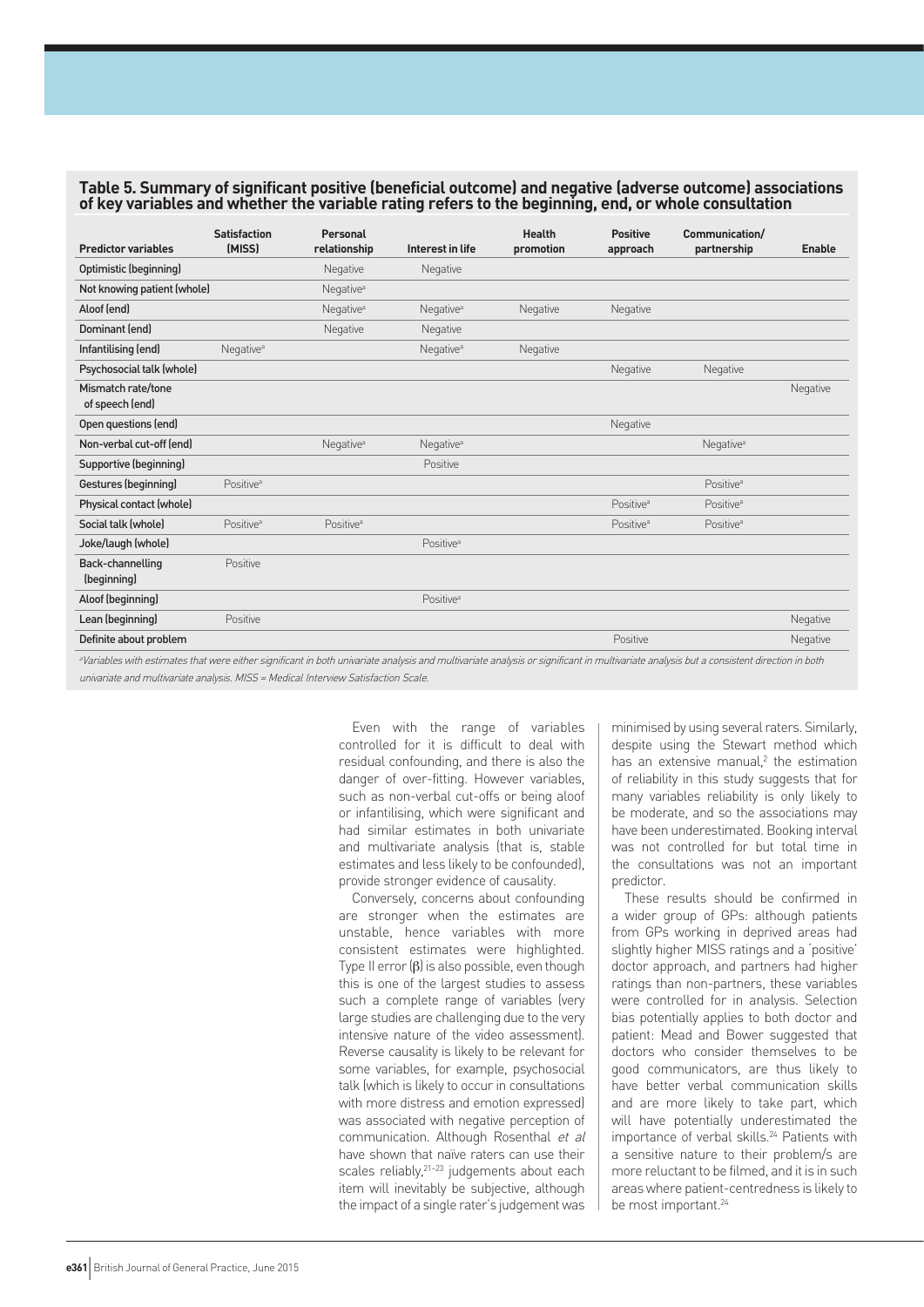#### **Funding**

We are grateful to the Scientific Foundation of the RCGP and the NIHR South West Regional R+D panel for partly funding this work. (Reference number SFB 2003/44).

### **Ethical approval**

The study was approved by the Salisbury and South East Hampshire local research ethics committees (Southampton Local Research Ethics Committee number: 230/97).

## **Provenance**

Freely submitted; externally peer reviewed.

#### **Competing interests**

The authors have declared no competing interests.

## **Acknowledgements**

On behalf of the patient communication project team: Marinar Paramour, Anna Jackson, Olayiwola Olatawura, Becky Hawes, Emma Marston, Jennifer Walsh, Hannah Ebdon, Corrina Quinney and Fiona Hignett (all medical students at the time).

## **Discuss this article**

Contribute and read comments about this article: **bjgp.org/letters**

Recruitment and rating of videotapes was slow due to the day-to-day running being coordinated each year by medical students as part of their research projects, and students could only provide concentrated input for 1–2 months per year. The requirement to use students in part reflects the difficulty of obtaining funding for this research. Furthermore, due to the logistic requirement to approach patients and obtain consent, a large proportion of consultations were not recorded.

## **Comparison with existing literature**

Several variables in the current study were apparently important but only at the end of the consultation. The importance of avoiding non-verbal cut-offs supports Mehrabian, 25,26 and suggests that non-verbal cut-offs give the patient the impression that the doctors communication skills are poor and that the doctor is not interested in their life. As might be expected, avoiding any sense of distance at the end of the consultation, such as aloof or infantilising/patronising,<sup>22,23</sup> was powerful, although few doctor consultations in this study were judged to be very aloof or infantilising. The apparently surprising findings of some benefit from being 'aloof' and not overly optimistic at the beginning of the consultation suggests a changing dynamic throughout the consultation. This may reflect the importance early in the consultation of a cooler but supportive professional manner in helping patients feel listened to. The use of gestures and touch, that is, appropriate physical contact, are both supported by previous work,<sup>26,27</sup> and were consistent between univariate and multivariate analysis.

The use of social conversations was important and is one of the central measures in the Roter interaction analysis system28,29 Where there was social conversation, patients were more likely to feel there was a communication and partnership approach, a personal relationship, and that the doctor was positive. Some of this may be reverse causality given that patients who know their doctor better are more likely to be engaged in social conversation and vice versa. However, controlling for whether this was the patient's normal doctor did not modify the estimates, so reverse causality seems a less likely explanation. As expected demonstrating knowledge of the patient and their history was relevant for patients having a sense of a personal relationship, and this finding was also not affected by whether the doctor was the patient's usual doctor. This highlights the importance when the GP is not the usual doctor of quickly checking the key elements of the patient's past history.

Conventional approaches conceptualising verbal aspects of patientcentredness — exploring the disease, understanding the person as a whole, and finding common ground — were not strong findings. This is closer to Mead and Bower who found very limited associations,<sup>24</sup> but the correlations in Kinnersley et al's study were also not large.<sup>20</sup> This may reflect the limited range of GPs — studies of communication tend to enlist those already most interested in communication — but the range of scores for verbal communication perhaps makes this explanation less likely.

## **Implications for research and practice**

Given the exploratory nature of this study, and the likely self-selection of GPs, very firm recommendations cannot be made. However, if these results can be confirmed, they suggest that health professionals should pay attention to non-verbal skills in the consultation, particularly the use of gestures and physical contact, and to non-specific verbal elements such as backchannel prompts and social conversation. A professionally cool approach may be helpful at the beginning of the consultation, but not at the end where a warmer approach and particular care to avoid non-verbal cut-offs are needed.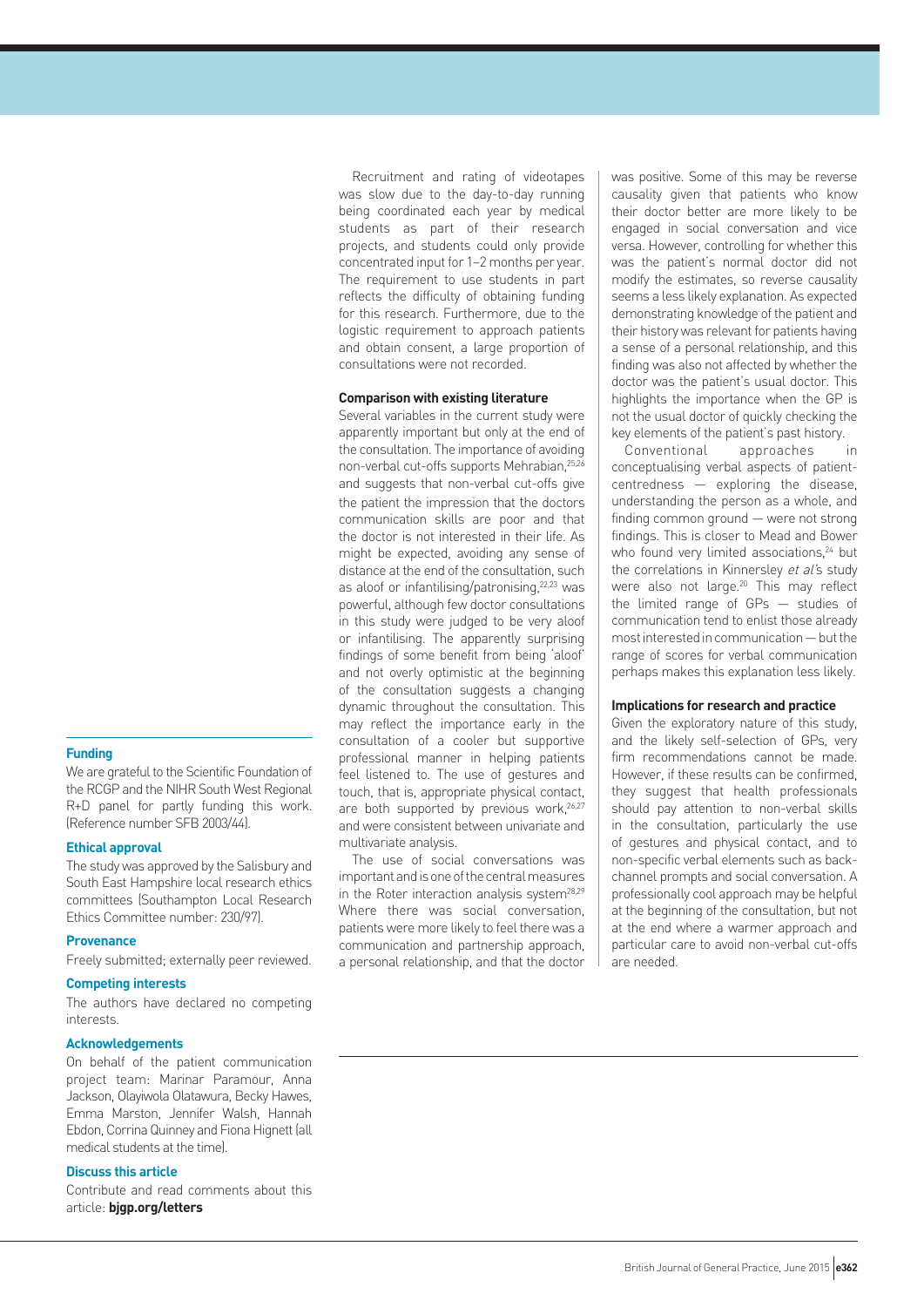## **REFERENCES**

- 1. Stewart MA. Effective physician-patient communication and health outcomes: a review. CMAJ 1995; **152(9):** 1423–1433.
- 2. Brown JB, Stewart M, Tessier S. Assessing communication between patients and doctors: a manual for scoring patient-centred communication. Working Paper Series 95-2. London: Centre for Studies in Family Medicine and Thames Valley Family Practice Research Unit, 1995.
- 3. Barry CA, Bradley CP, Britten N, et al. Patients' unvoiced agendas in general practice consultations: qualitative study. BMJ 2000; **320(7244):** 1246–1250.
- 4. Britten N, Stevenson FA, Barry CA, et al. Misunderstandings in prescribing decisions in general practice: qualitative study. BMJ 2000; **320(7233):** 484–488.
- 5. Law SA, Britten N. Factors that influence the patient centredness of a consultation. Br J Gen Pract 1995; **45(399):** 520–524.
- 6. Meryn S. Improving doctor–patient communication. Not an option, but a necessity. BMJ 1998; **316(7149):** 1922–1930.
- 7. Maguire P, Fairbairn S, Fletcher C. Consultation skills of young doctors: Benefits of feedback training in interviewing as students persist. Br Med J (Clin Res Ed) 1986; **292(6535):** 1573–1576.
- 8. Little P, Stuart B, Moore M, et al. Amoxicillin for acute lower-respiratory-tract infection in primary care when pneumonia is not suspected: a 12-country, randomised, placebo-controlled trial. Lancet Infect Dis 2013; **13(2):** 123–129.
- 9. Butler CC, Simpson SA, Dunstan F, et al. Effectiveness of multifaceted educational programme to reduce antibiotic dispensing in primary care: practice based randomised controlled trial. BMJ 2012; DOI: 10.1136/bmj.d8173.
- 10. Cals JW, de Bock L, Beckers PJ, et al. Enhanced communication skills and C-reactive protein point-of-care testing for respiratory tract infection: 3.5-year follow-up of a cluster randomized trial. Ann Fam Med 2013; **11(2):** 157–164.
- 11. Dwamena F, Holmes-Rovner M, Gaulden CM, et al. Interventions for providers to promote a patient-centred approach in clinical consultations. Cochrane Database Syst Rev 2012; **12;12:** CD003267.
- 12. Beck RS, Daughtridge R, Sloane PD. Physician-patient communication in the primary care office: a systematic review. J Am Board Fam Pract 2002; **15(1):**  25–38.
- 13. Little P, Everitt H, Williamson I, et al. Preferences of patients for patient centred approach to consultation in primary care: observational study. BMJ 2001: **322(7284):** 468–472.
- 14. Little P, Everitt H, Williamson I, et al. Obervational study of effect of patient centredness and positive approach on outcomes of general practice

consultations. BMJ 2001; **323(7318):** 908–911.

- 15. Griffin S.J. Kinmonth AL, Veltman MW, et al. Effect on health-related outcomes of interventions to alter the interaction between patients and practitioners: a systematic review of trials. Ann Fam Med 2004; **2(6):** 595–608.
- 16. Hallam D, Doggett L, Wilkin MA, Measures of need and outcome for primary health care. Oxford: Oxford University Press, 1992.
- 17. Marteau TM, Bekker H. The development of a six-item short-form of the state scale of the Spielberger State-Trait Anxiety Inventory (STAI). Br J Clin Psychol 1992; **31(3):** 301–306.
- 18. Howie JG, Heaney DJ, Maxwell M, et al. Quality at general practice consultations: cross sectional survey. BMJ 1999; **319(7212):** 738–743.
- 19. Paterson C. Measuring outcomes in primary care: a patient generated measure, MYMOP, compared with the SF-36 health survey. BMJ 1996; **312(7037):** 1016–1020.
- 20. Kinnersley P, Stott N, Peters TJ, Harvey I. The patient-centredness of consultations and outcome in primary care. Br J Gen Pract 1999; **49(446):**  711–716.
- 21. Ambady N, Laplante D, Nguyen T, et al. Surgeons' tone of voice: a clue to malpractice history. Surgery 2002; **132(1):** 5–9.
- 22. Ambady N, Koo J, Rosenthal R, Winograd CH. Physical therapists' nonverbal communication predicts geriatric patients' health outcomes. Psychol Aging 2002; **17(3):** 443–452.
- 23. Ambady N, Rosenthal R. Thin slices of expressive behavior as predictors of interpersonal consequences: a meta-analysis. Psychological Bulletin 1992; **111(2):** 256–274.
- Mead N, Bower P. Measuring patient-centredness: a comparison of three observation-based instruments. Patient Educ Couns 2000; **39(1):** 71–80.
- 25. Mehrabian A. Nonverbal communication. Chicago, IL: Aldine Atherton Inc., 1972.
- 26. Mehrabian A. Some referents and measures of nonverbal behavior. Behavior Res Meth Instrument 1968; **1:** 203–207.
- 27. Gleeson M, Timmins F. A review of the use and clinical effectiveness of touch as a nursing intervention. Clin Eff Nurs 2005; **9:** 69–77.
- 28. Roter D, Larson S. The Roter interaction analysis system (RIAS): utility and flexibility for analysis of medical interactions. Patient Educ Couns 2002; **46(4):**  243–251.
- 29. Sandvik M, Eide H, Lind M, et al. Analyzing medical dialogues: strength and weakness of Roter's interaction analysis system (RIAS). Patient Educ Couns 2002; **46(4):** 235–241.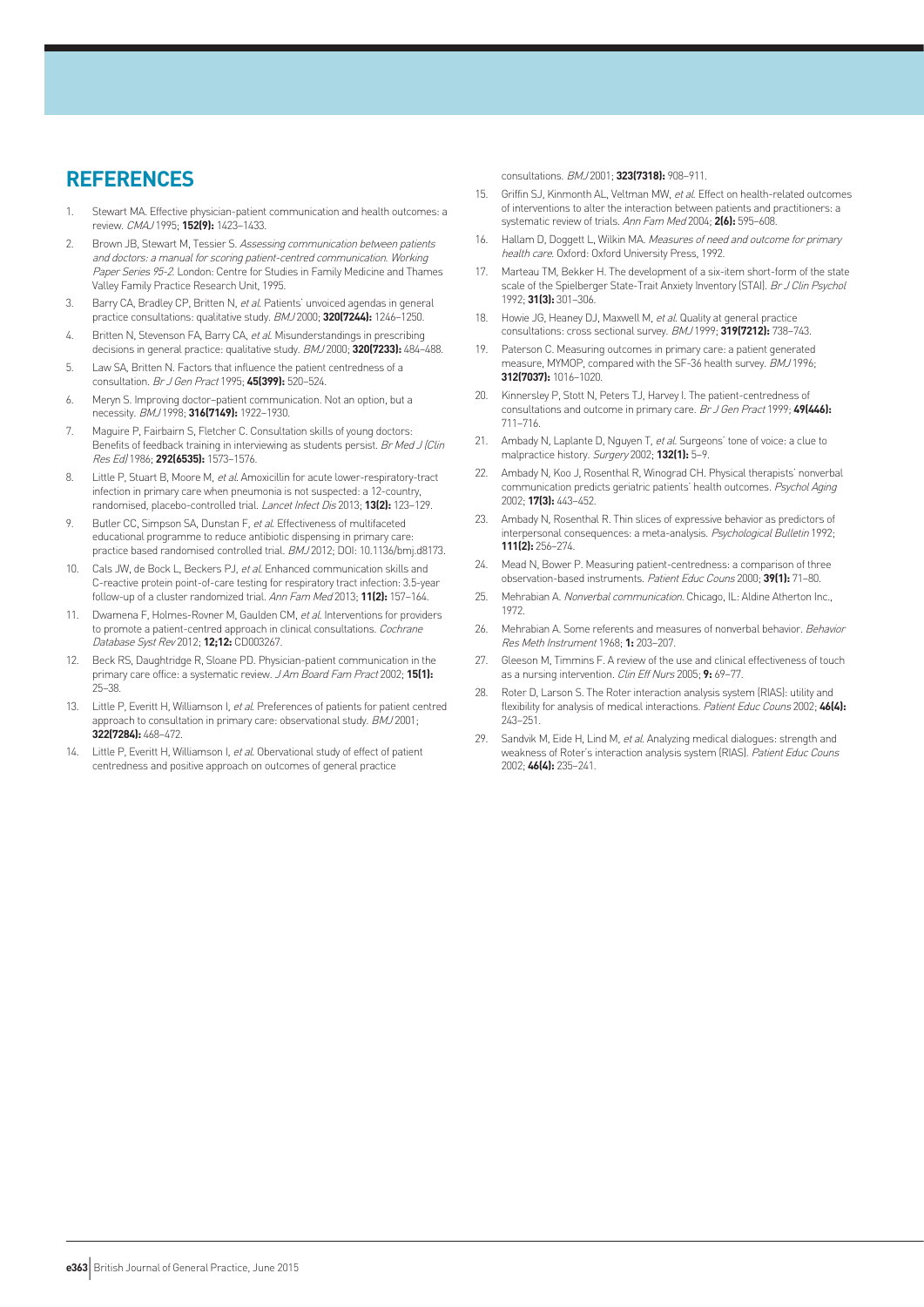## **Appendix 1. Variables associated with patient rating of health promotion**

| <b>Predictor variables</b>       | <b>Univariate</b>           | P-value | <b>Multivariate</b>         | P-value |
|----------------------------------|-----------------------------|---------|-----------------------------|---------|
| Non verbal                       |                             |         |                             |         |
| Non verbal cut-off occurred      | $-2.28$                     | < 0.001 | $-2.89$                     | 0.023   |
| lend consultation)               | $[-3.20 \text{ to } -1.37]$ |         | $[-5.35 \text{ to } -0.43]$ |         |
| Object manipulation              | $-0.13$                     | 0.074   | $-0.21$                     | 0.020   |
| lend consultation)               | $[-0.27 \text{ to } 0.01]$  |         | $[-0.38 \text{ to } -0.04]$ |         |
| Computer use (beginning          | $-0.34$                     | 0.066   | $-0.59$                     | 0.010   |
| and end combined                 | $[-0.70 \text{ to } 0.02]$  |         | $[-1.02 \text{ to } -0.16]$ |         |
| Verbal                           |                             |         |                             |         |
| Feedback examination             | 0.001                       | n 976   | 0.41                        |         |
| (findings unsolicited)           | $[-0.08 \text{ to } 0.08]$  |         | $[0.13 \text{ to } 0.68]$   | 0.006   |
| Overall impression               |                             |         |                             |         |
| Aloof (beginning consultation)   | 0.07                        | 0.546   | 0.34                        | < 0.001 |
|                                  | $[-0.17 \text{ to } 0.31]$  |         | [0.21 to 0.48]              |         |
| Aloof lend consultation          | $-0.04$                     | 0.816   | $-0.28$                     | 0.011   |
|                                  | $[-0.36 \text{ to } 0.29]$  |         | $[-0.49 \text{ to } -0.07]$ |         |
| Infantilising (end consultation) | $-0.34$                     | 0.210   | $-0.69$                     | 0.005   |
|                                  | $[-0.88 \text{ to } 0.20]$  |         | (-1.15 to -0.23)            |         |

Univariate (n = 224) controlling for clustering by doctor. Multivariate (n = 195) controlling for clustering by doctor, type of problem, history time, total number of medical problems, and for all significant predictors listed.

## **Appendix 2. Variables associated with patient rating of the doctor being positive about the problem and its natural history**

| <b>Predictor variables</b>            | <b>Univariate</b>          | P-value | <b>Multivariate</b>         | P-value |
|---------------------------------------|----------------------------|---------|-----------------------------|---------|
| Non verbal                            |                            |         |                             |         |
| Negative facial expression            | $-2.13$                    | 0.005   | $-2.06$                     | 0.011   |
| lend consultation)                    | $[-3.53$ to $-0.72]$       |         | $[-3.61$ to $-0.52]$        |         |
| Lean towards the patient              | $-0.01$                    | 0.002   | $-0.02$                     | 0.006   |
| lend consultation)                    | $[-0.02 \text{ to } 0.01]$ |         | $[-0.03 \text{ to } -0.01]$ |         |
| Physical contact occurred             | 2.39                       | 0.014   | 2.52                        | 0.047   |
| during whole consultation             | $[0.53$ to 4.23]           |         | $[0.03 \text{ to } 5.00]$   |         |
| Negative head movement                | 1.05                       | < 0.001 | 1.22                        | < 0.001 |
| (beginning consultation)              | $[0.58 \text{ to } 1.52]$  |         | [0.62 to 1.82]              |         |
| Verbal                                |                            |         |                             |         |
| How definite about natural history    | 0.12                       | 0.077   | 0.13                        | 0.021   |
|                                       | $[-0.01$ to $0.25]$        |         | $[0.02 \text{ to } 0.23]$   |         |
| Social talk during whole consultation | 0.28                       | 0.177   | 0.62                        | 0.021   |
|                                       | $[-0.14 \text{ to } 0.70]$ |         | $[0.10 \text{ to } 1.13]$   |         |
| Psychosocial talk during              | $-0.20$                    | 0.135   | $-0.55$                     |         |
| whole consultation                    | $[-0.48 \text{ to } 0.07]$ |         | $[-0.88 \text{ to } -0.22]$ | 0.002   |
| Open questions (end consultation)     | $-1.23$                    | 0.095   | $-1.35$                     | 0.044   |
|                                       | (-2.69 to 0.23)            |         | $[-2.65 \text{ to } -0.04]$ |         |
| Overall impression                    |                            |         |                             |         |
| Aloof (beginning consultation)        | 0.01                       | 0.968   | 0.17                        | 0.007   |
|                                       | $[-0.28 \text{ to } 0.29]$ |         | [0.05 to 0.29]              |         |
| Aloof (end consultation)              | $-0.18$                    | 0.437   | $-0.34$                     | 0.026   |
|                                       | $[-0.64 \text{ to } 0.29]$ |         | $[-0.64 \text{ to } -0.04]$ |         |

Univariate controlling for clustering by doctor. Multivariate controlling for clustering by doctor, type of problem, deprived practice, state anxiety and for all significant predictors listed.